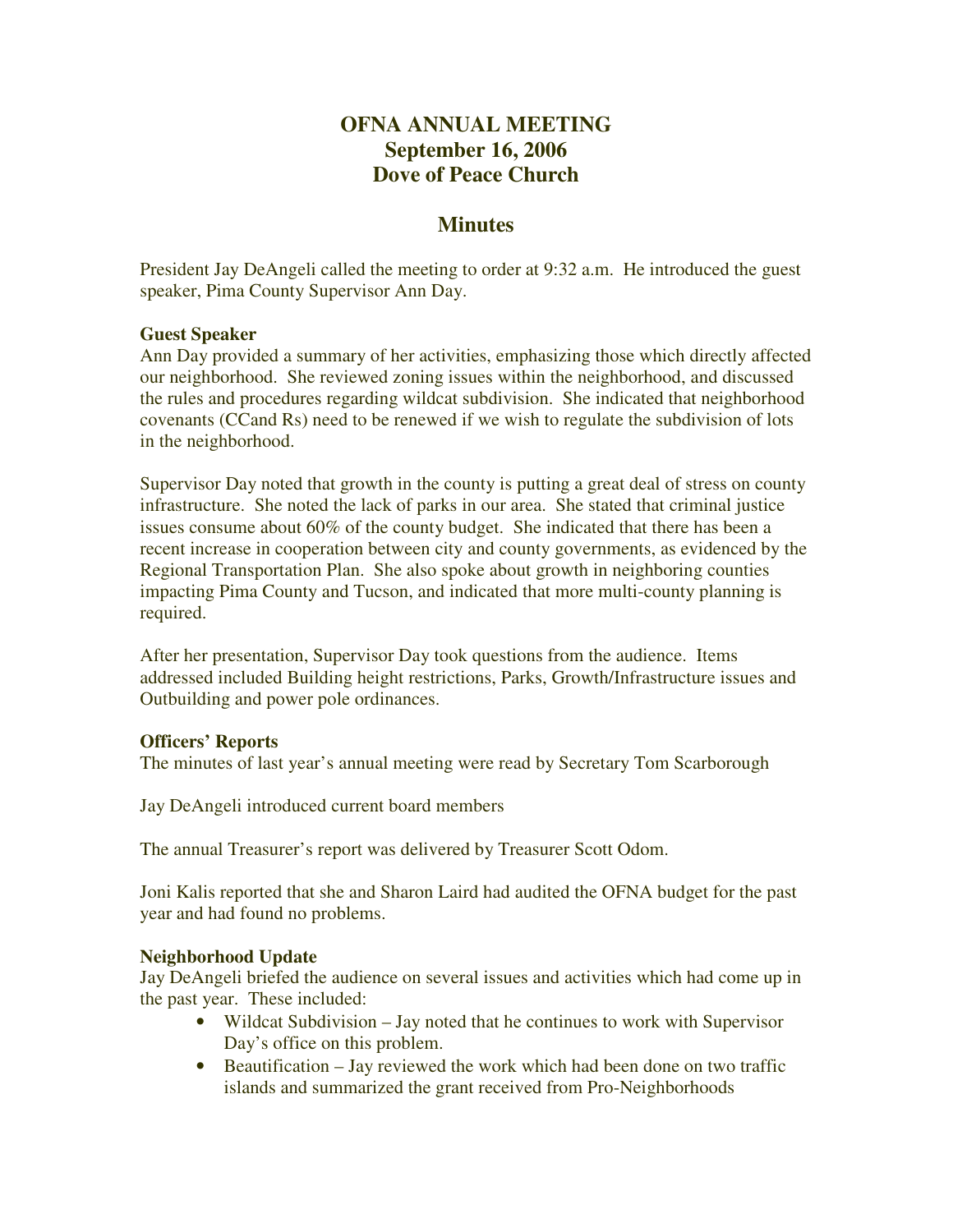- Roadside trimming will take place again this year. We will be looking for volunteers to help out
- Illegal dumping occurs periodically in the neighborhood Jay asked neighbors to call 911 if they observe dumping taking place.
- The OFNA website is being reviewed and options for managing the website are being investigated

#### **Neighborhood Watch**

Liz Sherwood, John Barbee and Kurt Dabb briefed the audience regarding the Neighborhood Watch program. Liz summarized the work which had been done in the past year and told the audience that John Barbee will be the Area Leader next year. John indicated that Liz had the watch program running "like a well-oiled machine." Kurt Dabb, a neighbor who is also a Pima County Sheriff's Deputy encouraged the audience to participate in the Watch program, and gave a brief talk on some of the more common crimes which occur in the neighborhood, and preventative measures which residents can take.

#### **Picnic**

Carole DeAngeli briefed the audience on the annual picnic, which will be held on Saturday October 28. She stated that more volunteers are needed to help with set up and clean up, and with supervision of the children's activities. The picnic will begin at 12:00, and chicken should be ready by 1:00. Carole also mentioned several other items, including that she is the editor of the OFNA newsletter and would like to receive items from neighbors to include in the newsletter. She told the audience that neighbor Karen Tempkin was organizing a neighborhood "Mom's Group", and that a sign up sheet was available for interested neighbors. Carole placed a number of pamphlets and other materials regarding native plants and wildlife on a table for neighbors. She also indicated that Arizona is one of only a few states which does not require front license plates on automobiles, and suggested that we work with state legislators asking to move to a two plate system.

#### **Nomination and Election of New Board Members**

Carolyn Redmore reported that she and Jay DeAngeli had a slate of 14 neighbors to present to the audience as potential board members. She indicated that our by-laws permit a maximum of 15 board members. Prior to the end of the meeting, Camille Zachmeier was nominated as a candidate. The entire slate of board members was approved by the audience. New Board members will be Tim Amalong, John Barbee, Jay DeAngeli, Sig Eisner, Gene Isaak, Sharon Laird, Scott Odom, Karl Oxnam, Carolyn Redmore, Barbara Schuessler, Tom Scarborough, Richard Schwartz, Greg Smith, Travis Wheeler, and Camille Zachmeier

#### **Reaters Book Club**

Kim Peterson reported that the Reaters Book Club is active and meets once a month to discuss a book and to share food related to the book being discussed. A sign up sheet for new members was available in the room.